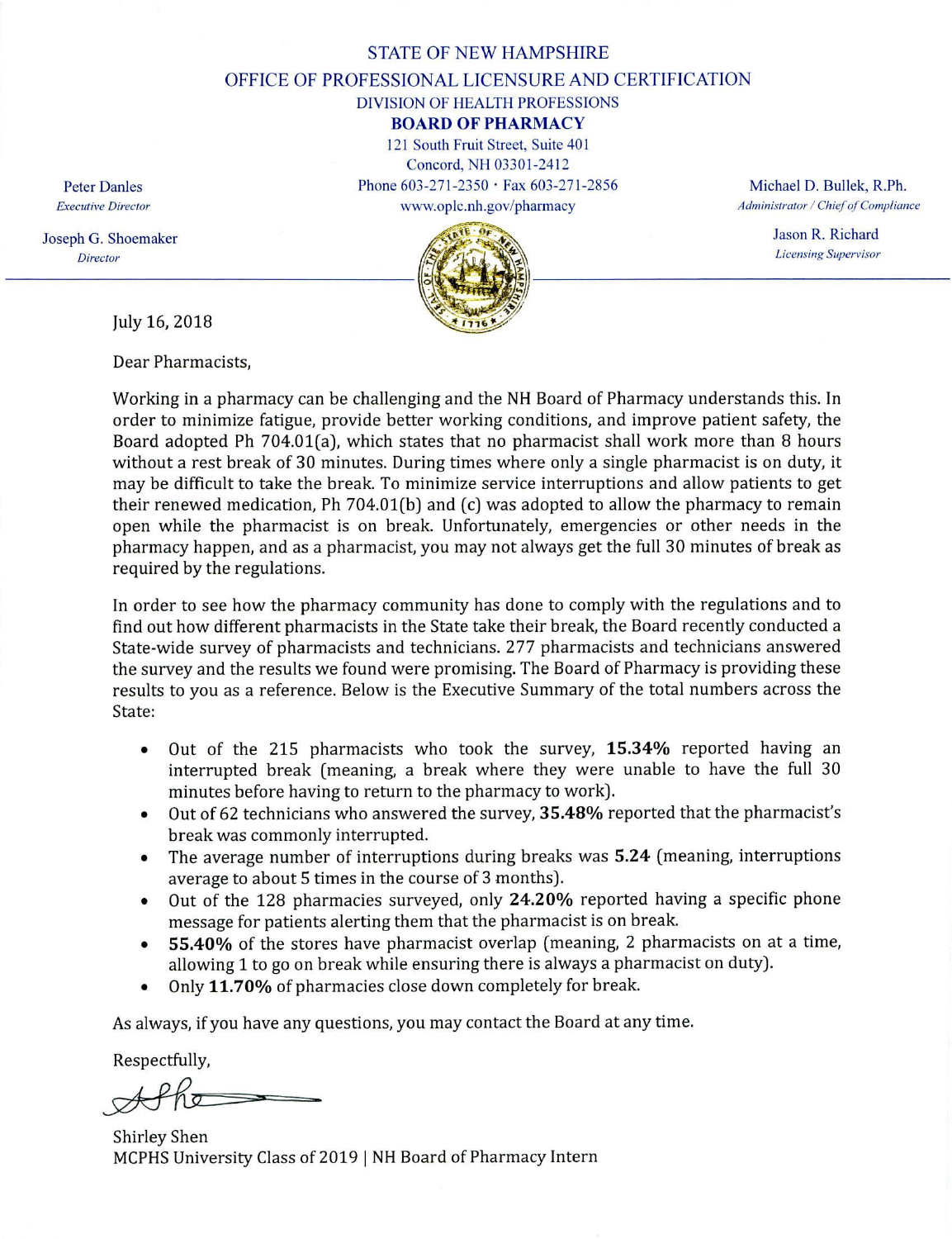# **EXECUTIVE SUMMARY: TOTALS**

| Total number of Total number of<br><b>RPh</b> answering<br>survey | technicians<br>answering | all personnel | Total number of Total number of<br>pharmacies | Total % of<br>break<br>interruptions | Total % of<br>break<br>interruptions<br>reported by RPh reported by tech | Total average<br>number of<br>interrupted<br>breaks in 3<br>months | $%$ of<br>pharmacies with<br>phone<br>messages | total % of RPh<br>overlap | Total % of<br>pharmacies that<br>close for lunch |
|-------------------------------------------------------------------|--------------------------|---------------|-----------------------------------------------|--------------------------------------|--------------------------------------------------------------------------|--------------------------------------------------------------------|------------------------------------------------|---------------------------|--------------------------------------------------|
| 215                                                               | 62                       | 277           | 128                                           | $15.34\%$                            | $35.48\%$                                                                | 5.24                                                               | $24.20\%$                                      | <b>55.40%</b>             | $11.70\%$                                        |